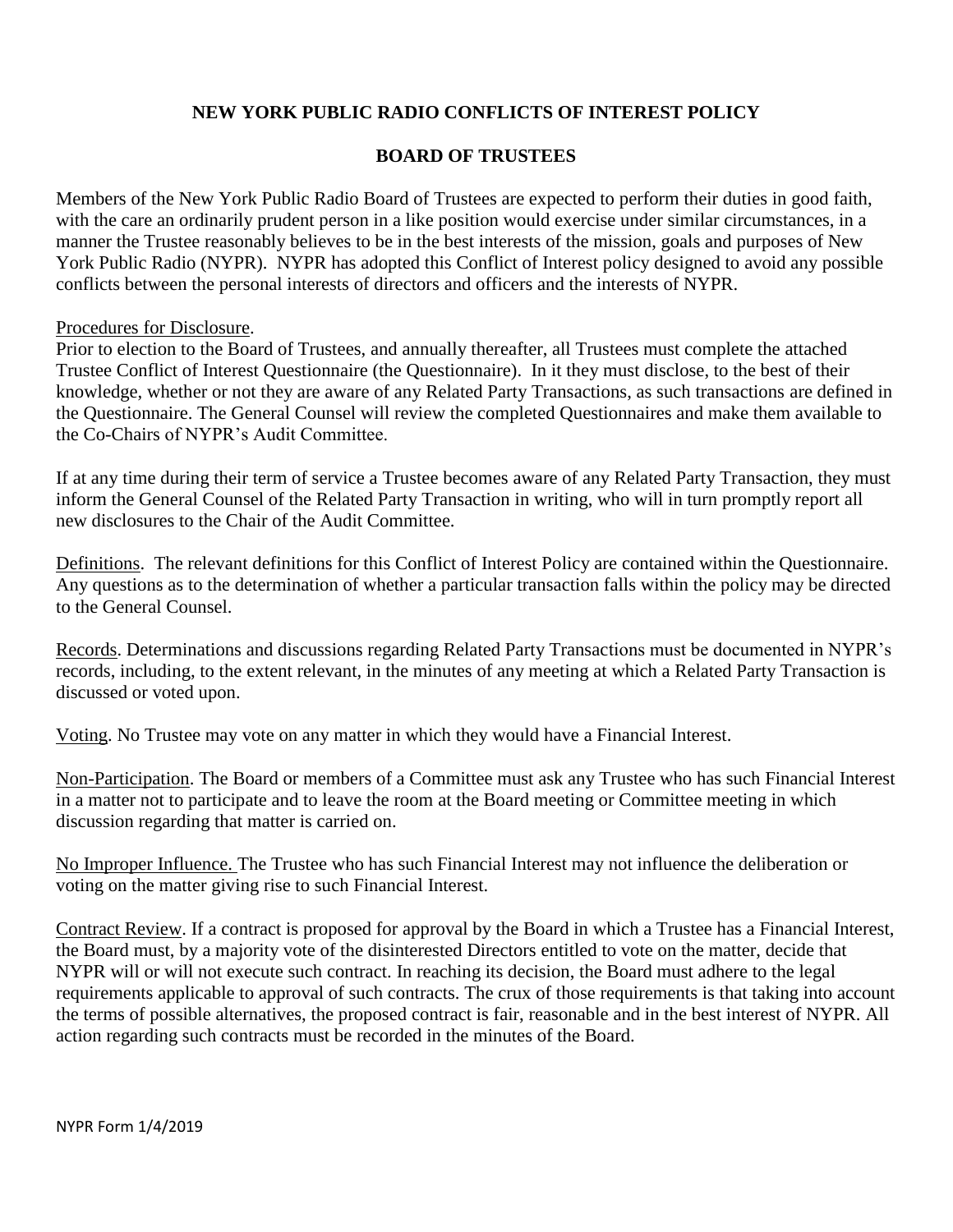# **NEW YORK PUBLIC RADIO**

## **TRUSTEE CONFLICTS OF INTEREST QUESTIONNAIRE: 2018**

Please answer questions 1-10 below, sign and date this questionnaire, and return it to Gayle Binney, Board Relations Director, by **February 14, 2019.** If you have any questions, please call or email Ivan Zimmerman, NYPR General Counsel (646-829-4368; izimmerman@nypublicradio.org).

- **You do not need to report a relationship or transaction between an attorney and client, a medical professional (including psychologist) and patient, or a priest/clergy and penitent/communicant.**
- **You are expected to answer only to the best of your knowledge.**
- *Italicized terms* **are defined within this questionnaire, below the questions in which they first appear**.
- **Please also note the attached lists of trustees and officers, and key employees, as well as NYPR FY18 Vendors over \$25,000, provided for your reference in answering this questionnaire**.

#### **Related Party Transactions**

| 1. Are you aware of any related party transaction(s)<br>involving:                                                                                                    | Yes | N <sub>0</sub>     |
|-----------------------------------------------------------------------------------------------------------------------------------------------------------------------|-----|--------------------|
| You and NYPR?                                                                                                                                                         |     |                    |
| • A <i>relative</i> of yours and NYPR?                                                                                                                                | Yes | No                 |
| An entity in which you have an ownership or beneficial<br>$\bullet$<br><i>interest</i> and NYPR?                                                                      | Yes | $\overline{N}_{0}$ |
| If you answered "Yes" to any of the options in Question 1,<br>please identify the person(s) (you, yourself, or your<br>relative) and/or the entity/entities involved: |     |                    |

## *Related Party Transaction*

A related party transaction is a transaction, agreement, or other arrangement in which a **related party** has a **financial interest** and in which NYPR is a participant.

## *Related Party*

A related party is (i) any trustee, officer or key employee of NYPR; (ii) any relative of any trustee, officer or key employee of NYPR; or (iii) any entity in which any individual described in clauses (i) and (ii) of this paragraph has an **ownership or beneficial interest**.

## *Ownership or Beneficial Interest*

An **ownership or beneficial interest** means ownership (or beneficial) interest of more than 35 percent, or, in the case of a partnership or professional corporation, a direct or indirect ownership (or beneficial) interest in excess of five percent.

## *Financial Interest*

A related party has a financial interest if the party: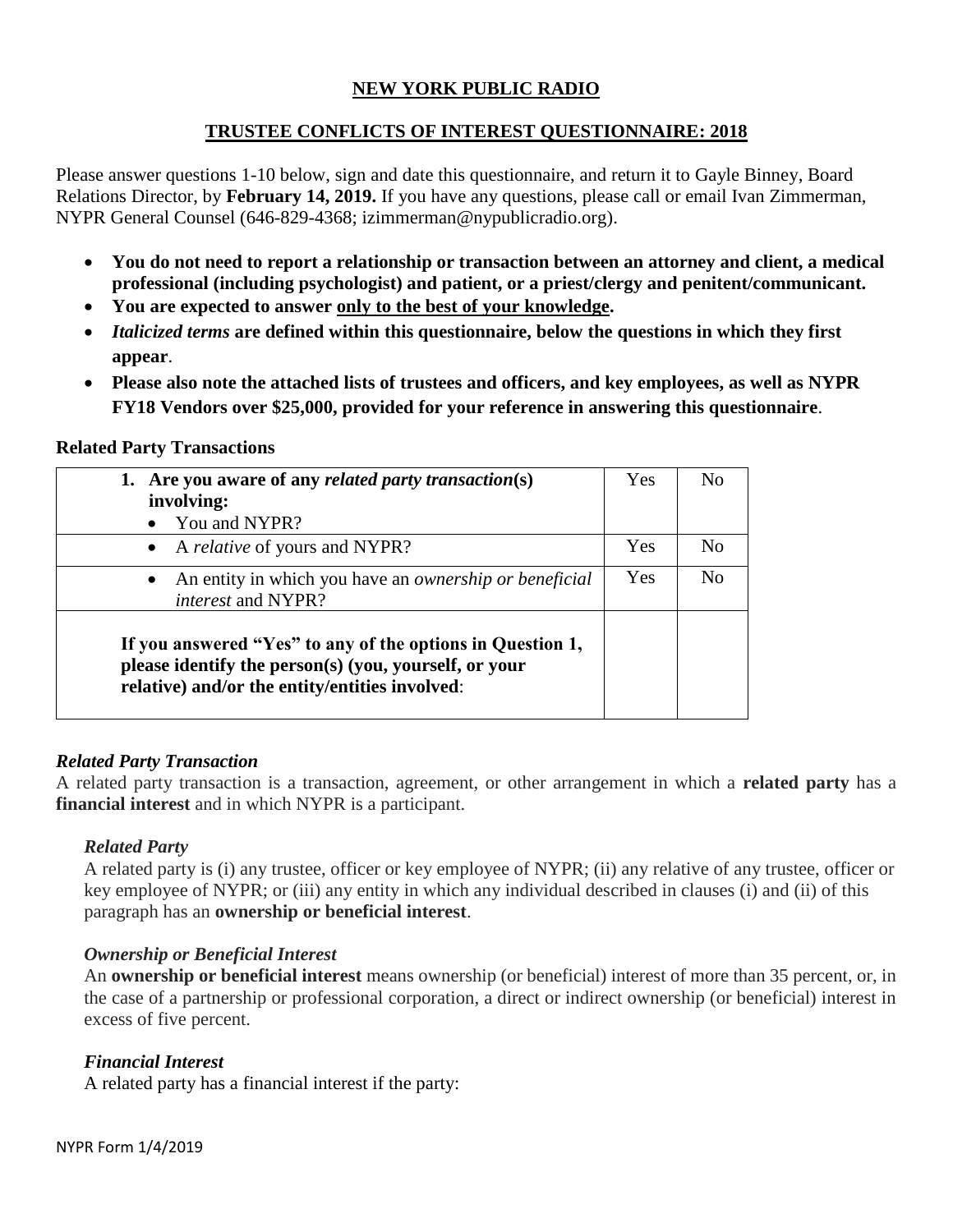- a. owns, contemplates owning, has invested in, or contemplates investing in, an entity with which NYPR has, or with which NYPR is negotiating a transaction, agreement, or any other arrangement; **or**
- b. has an existing or potential compensation arrangement with:
	- i. NYPR; or
	- ii. an entity or individual with whom NYPR has, or with whom NYPR is negotiating, a transaction, agreement, or any other arrangement.

Compensation, as used above, includes direct and indirect remuneration as well as gifts or favors that are not insubstantial. Ownership and investment, as used above, do not include ownership or investment of less than five percent of the entity's total value.

*Relative* is a spouse, domestic partner, ancestor, descendant, sibling, half sibling, and the spouse of a sibling or descendant (for example, daughter-in-law, brother's wife).

#### **Relationships and Transactions with NYPR Trustees and with Entities with Which NYPR Trustees Are Connected**

| $\mathbf{O}\mathbf{H}\mathbf{C}\mathbf{C}$ oury $\mathbf{I}\mathbf{C}$ and $\mathbf{C}\mathbf{C}$ |
|---------------------------------------------------------------------------------------------------|
| 2. Has any NYPR trust                                                                             |

**Since July 1, 2017 . . .**

| 2. Has any NYPR trustee been a <i>relative</i> of yours?                                                                                                                           | Yes        | N <sub>0</sub> |
|------------------------------------------------------------------------------------------------------------------------------------------------------------------------------------|------------|----------------|
| <b>3.</b> Were you employed by an entity of which another NYPR<br>trustee was a trustee, officer, key employee, or a greater-<br>than-35 percent owner?                            | Yes        | N <sub>o</sub> |
| <b>4.</b> Did an entity of which you are a trustee, officer, key<br><i>employee</i> or greater-than-35-percent owner employ another<br>NYPR trustee?                               | <b>Yes</b> | N <sub>0</sub> |
| <b>5.</b> Have you and another NYPR trustee been associated with<br>the same for-profit entity, as trustee, director, officer, key<br>employee, or greater-than-ten-percent owner? | Yes        | N <sub>o</sub> |
| <b>6.</b> Did you <i>transact business</i> with an NYPR trustee?                                                                                                                   | <b>Yes</b> | N <sub>0</sub> |
| 7. Did an entity of which you are a trustee, officer, key<br><i>employee</i> , or greater-than-35-percent owner <i>transact</i><br>business with an NYPR trustee?                  | Yes        | N <sub>o</sub> |
| 8. Did you transact business with an entity of which an<br>NYPR trustee is a trustee, officer, key employee, or greater-<br>than-35-percent owner?                                 | Yes        | No             |

*Key employee* is any employee (who is not also an officer or trustee) who

- a. receives at least \$150,000 in annual compensation;
- b. has the responsibilities, powers, or influence over the organization as a whole similar to those of officers, directors, or trustees **or** manages a discrete segment or activity of the organization that represents ten percent or more of the activities, assets, income, or expenses of the organization, **or** has or shares authority to control or determine ten percent or more of the organization's capital expenditures, operating budget, or compensation for employees; **and**
- c. is one of the 20 employees with the highest reportable compensation from the organization and related organizations for the calendar year ending with or within the organization's tax year.